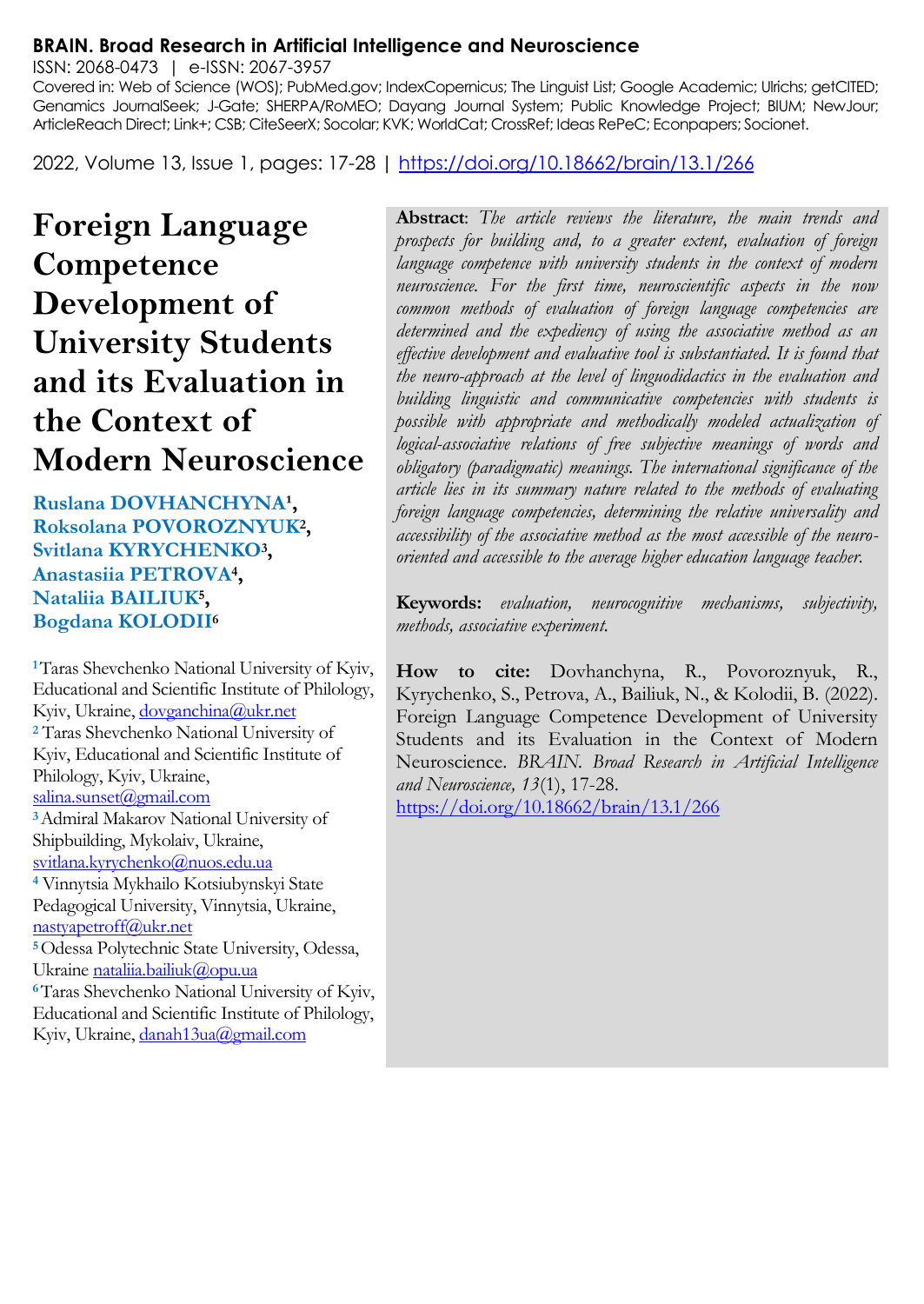# **Introduction**

Development and assessment of foreign language competencies in today's globalized world with new rapidly changing challenges is a significant problem. If previously the triad "knowledge – experience – skills" in foreign languages has been relevant for decades, now the configuration of competencies is different: it is necessary to develop and evaluate language ability taking into account natural neurocognitive processes that correlate with the ability to solve practical problems of today, potential for making flexible decisions, perspective orientation, etc. (Melnyk et al., 2019; Nerubasska & Maksymchuk, 2020; Onishchuk et al., 2020; [Purpura,](https://onlinelibrary.wiley.com/action/doSearch?ContribAuthorStored=Purpura%2C+James+E) 2016).

For over a century, the world has used a scale of levels for foreign language proficiency from A1 (survival level) to  $C2$  – the level of perfect command, but the content and functional meaning of these levels require a revision of the principles and methods of evaluating foreign language competence. Scientists point out that the next stage of revision of the developmental and evaluative principles of foreign language competence, which would take into account neurolinguistic, digital, intercultural and other new conditions, is currently relevant (Turnbull, 2017).

Modern linguodidacts (even those who have no command of the basics in neuroscience) intuitively understand: a professional bilingual should possess a foreign language in compliance with such psychologically and neurophysiologically oriented principles as naturalness, automatism, speed of speech reaction, authenticity, flexibility (García, 2017). Reforming a foreign language education should combine scientific and natural approaches (Creese et al., 2014; Melnyk et al., 2021; Nerubasska et al., 2020). All this suggests the need for a comprehensive tetralateral (four-aspect) approach in building and evaluation of foreign language competencies: taking into account neurophysiology – the needs of interpersonal communication – intercultural communication – digital communication. If taking only a personal plan, then foreign language competence still looks more widespread than 10-20 years ago. A professional bilingual is a person who can not only communicate in a foreign language in order to solve professional problems, but also argue, transform, illustrate with facts and opinions, determine contexts, draw conclusions, make hypotheses, etc. As we can see, these complex (although, at first glance, partial) competencies show a close connection with the neuropsychological category of active subjectivity, reflexivity and activity.

On the other hand, it is necessary to build competencies that are inherent and manifested in the group of native speakers: typical associations,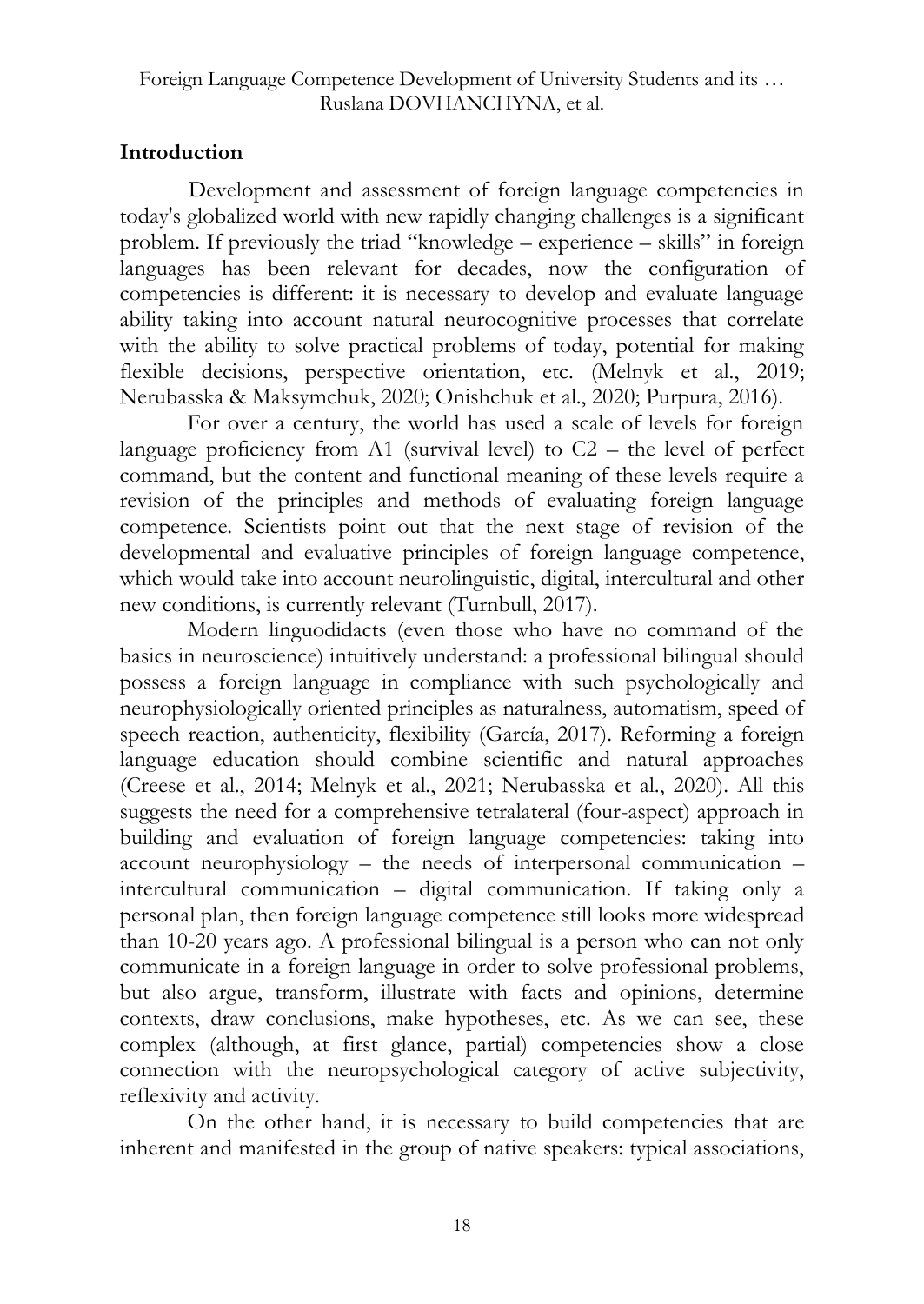concepts (mental linguistic formations), language efficiency of the team, corporate language, etc.

Despite the importance of analysis and description of the collective psycholinguistic portrait of firms, companies and corporations in terms of their speech and communication efficiency (see next section) at the present stage it is clear: only the principle of building and evaluation "from bottom – up to top" gives good result in terms of valid evaluation and developing foreign language competencies. At the same time, a great importance belongs to the self-assessment and awareness of the subject in the linguodidactic process, its naturalness and connection with the existing conditions of communication, which determines the nature of modern higher linguistic education.

Finally, the fact that modern students find it most difficult to construct spontaneous and improvised oral speech, which indicates problems in the levels and depth of internalization of a foreign language, gives special relevance to the topic of this article. This encourages the search for methods of development and evaluation of foreign language competencies, taking into account natural neuropsychological patterns. Markers of high neurocognitive learning of a foreign language are the lack of stress, flexibility, associativity, appropriateness of the use of psycho-energy resources, the ability to switch, etc.

Thus, the aim of the article is to analyze methods of building and evaluation of foreign language competencies with students in terms of neuroscientific approach and justification of one of these methods as relatively accessible and universal for language teachers who do not have special neurophysiological knowledge and appropriate equipment.

## **Neuroscientific aspects of evaluation of mental and neurological processes in learning – perception – use of a foreign language**

Modern neuroscience, which is deeply integrated with the humanities, takes a new approach to the problem of evaluating language and other socionic competencies. Thus, S. Volk, T. Köhler and M. Pudelko consider evaluation of a foreign or second language not in terms of the interpersonal effect of the use of foreign languages, but in terms of "intrapersonal, cognitive processes that affect overall performance of employees" (Volk et al., 2014). Scientists believe that it is necessary to develop evaluation models that take into account the cognitive processing of perception and reproduction of a foreign language. From the point of view of resourcefulness such processing is energy consuming and nonlinear. That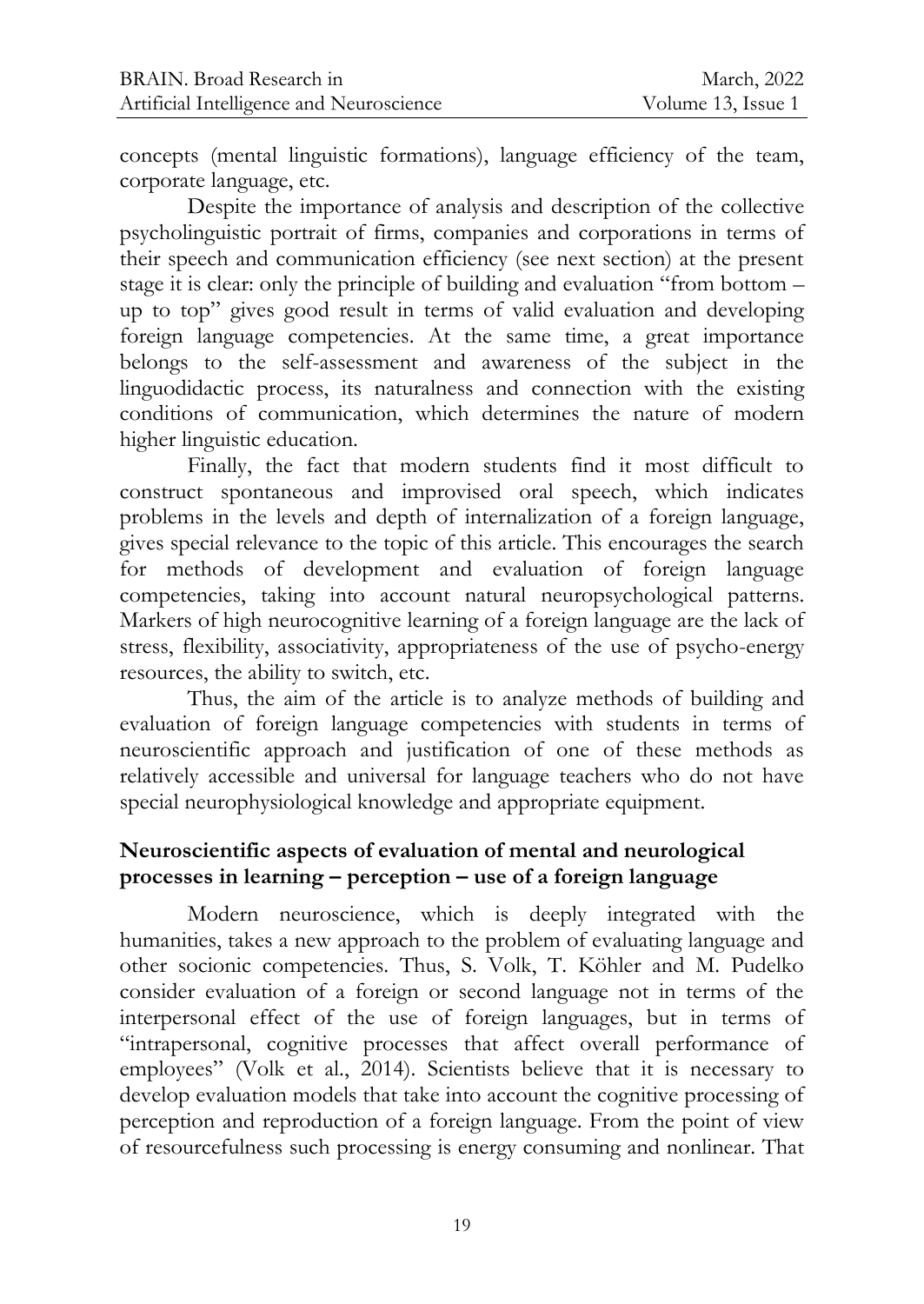is, it gradually depletes mental resource, which "can lead to biased decisionmaking and reduced self-regulation" (Volk et al., 2014). This approach is valid for group (collective) evaluation of the use of corporate foreign language, which affects activities of the organization, has practical implications for business, socionics and service sphere.

However, the main problem of the neuroscientific approach to foreign language evaluation is whether it is possible to use the tools of neuroimaging of lexical-semantic and grammatical cognitive processing of information by a bilingual. On the other hand, the problem arises as to "whether it is possible to process L2 by the same neural mechanism underlying collection and processing of L1" (second language and first language) (Abutalebi, 2008). J. Abutalebi provides experimental evidence that the second language is learned on the basis of the same neurostructures as the first one. However, since the second (foreign) language is studied, as a rule, by a more mature person, its neural assimilation occurs at "more expanded activity of the nervous system" (Abutalebi, 2008). These developments can be used in the humanities (pedagogy, psychology) in the evaluation of language competencies, if taking into account: cognitive processing of the native language is stronger and more automated, and a foreign one is less fixed by experience and weaker, it is less automated (more controlled by the individual). It is also possible to neurovisually study "competition and conflict" between languages, which can expand the range of diagnostic tools in the socio-humanities.

In neuroscientific approaches to evaluation of foreign language competencies, the concept of "control" appears more often than "monitoring" and "evaluation". Neuroscientists focus not so much on measuring linguistic knowledge as on issues of language representation, efficiency, and management, which can be measured by neuroimaging methods and analyzed by an appropriate methodological categorical apparatus. So far, despite significant advancement in neuroscience, a direct link between neural representation of the "second language" and its functional efficiency with an individual has not been found. However, it is proved that "speech production by bilinguals is a dynamic process that includes cortical and subcortical structures that use excitation / inhibition processes to solve problems of lexical competition when choosing language tools" (Abutalebi & Green, 2007). This pattern can be used in the development of actual pedagogical tools for "measuring" the relationship between native and foreign languages.

Evaluation and control of language competence at a team (company) level can generate data on the overall psychological portrait of the group,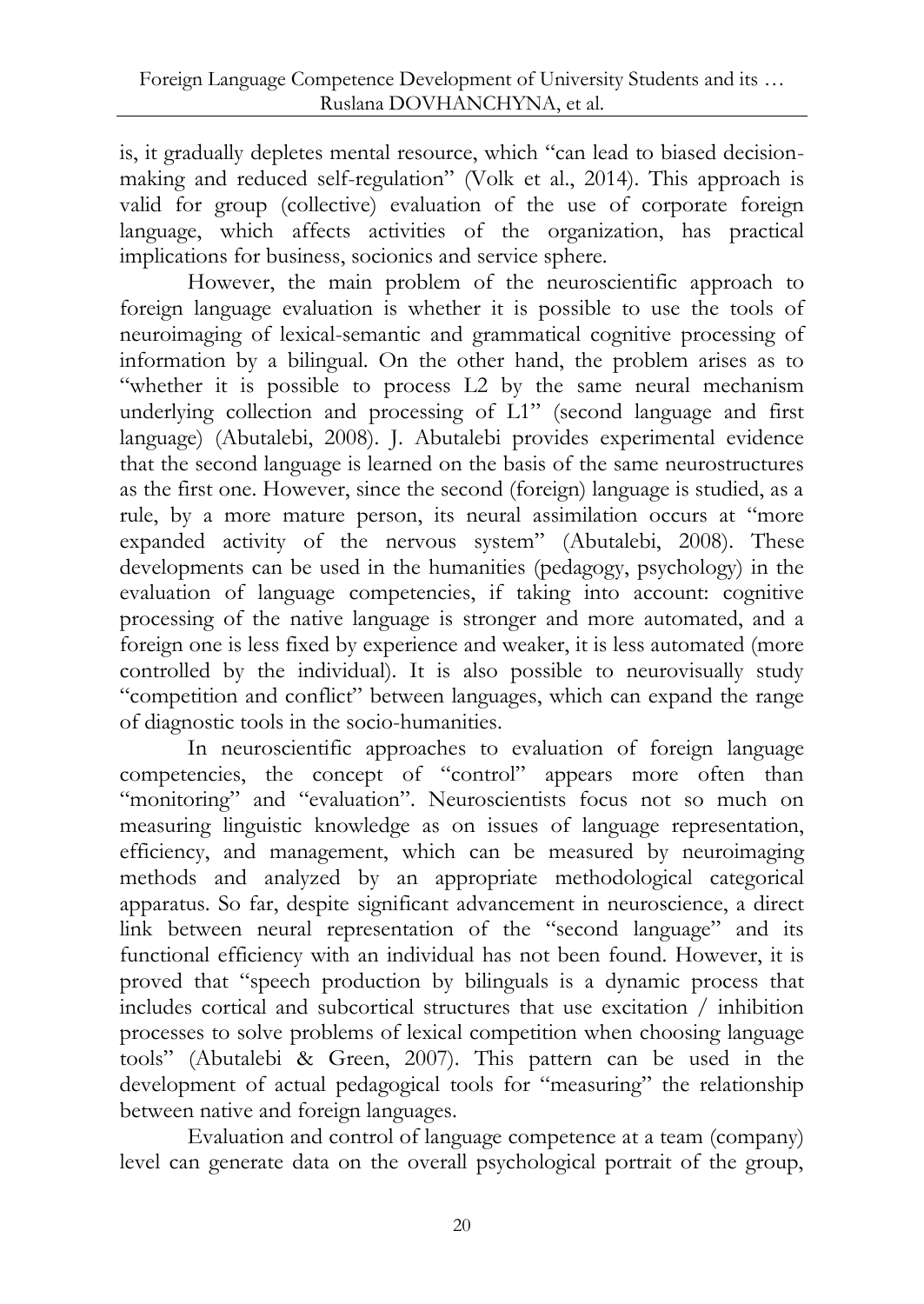and hence its effectiveness. Thus, in 2009 an evaluation of the foreign language competence of subsidiaries of Finland and China was conducted. These companies were located abroad. Structured interviews with the company management and their psycholinguistic and performance analysis showed that "subsidiaries with low language competence were controlled more by centralization and formalization than divisions with high language competence" (Björkman & Piekkari, 2009). At the same time, the language competence of the support staff had almost no effect on the psycholinguistic portrait of the company. Such studies prove relevance of psycho and neurolinguistic control of the core of the team (group), which determines its linguistic and social effectiveness in general.

Neuropsychologists have also suggested that the use of a foreign language should cause a slowdown in thinking by increasing load on the areas responsible for information processing. The latter is generated mentally in the native language and is subject to simultaneous internal translation. The truth of this hypothesis was proved by conducting an experiment with divided attention (the experiment involved Anglo-Japanese and Japanese-English bilinguals) (Takano & Noda, 1993). Certain theses from the results of this study can be used in linguodidactics, specifically: a) decrease in mental activity differs from difficulties of translation; b) the efficiency of language tasks in a foreign language is always lower than in the native language; c) decreased mental efficiency is observed even in other types of thinking (when performing several unrelated tasks).

Neuropsychological studies were also performed to determine whether there was a noticeable additional load on the total working memory (WM) in the perception of a foreign language. The following thesis was postulated: the native language is fully automated, a foreign one – partially. At that, participants of the experiment evaluated themselves the sentences heard in a foreign language in terms of understanding and memorized the last word of each sentence by recognizing the displayed pictures. At the same time, the sentences increased in size each time, and after each act of perception it was necessary to remember all the last words. Simultaneously, duration of recalling was determined. The sentences alternated and were presented either in the native language of the participants of the experiment or in the second language learned. The result is predictable: perception and recollection of sentences in a foreign language created deficit of working memory, and the quality and accuracy of recollection-reproduction in the native language was higher (Service et al., 2002). Similar experiments were performed on the processing of written texts, phonological short-term memory and language differences/similarities. The general principle relevant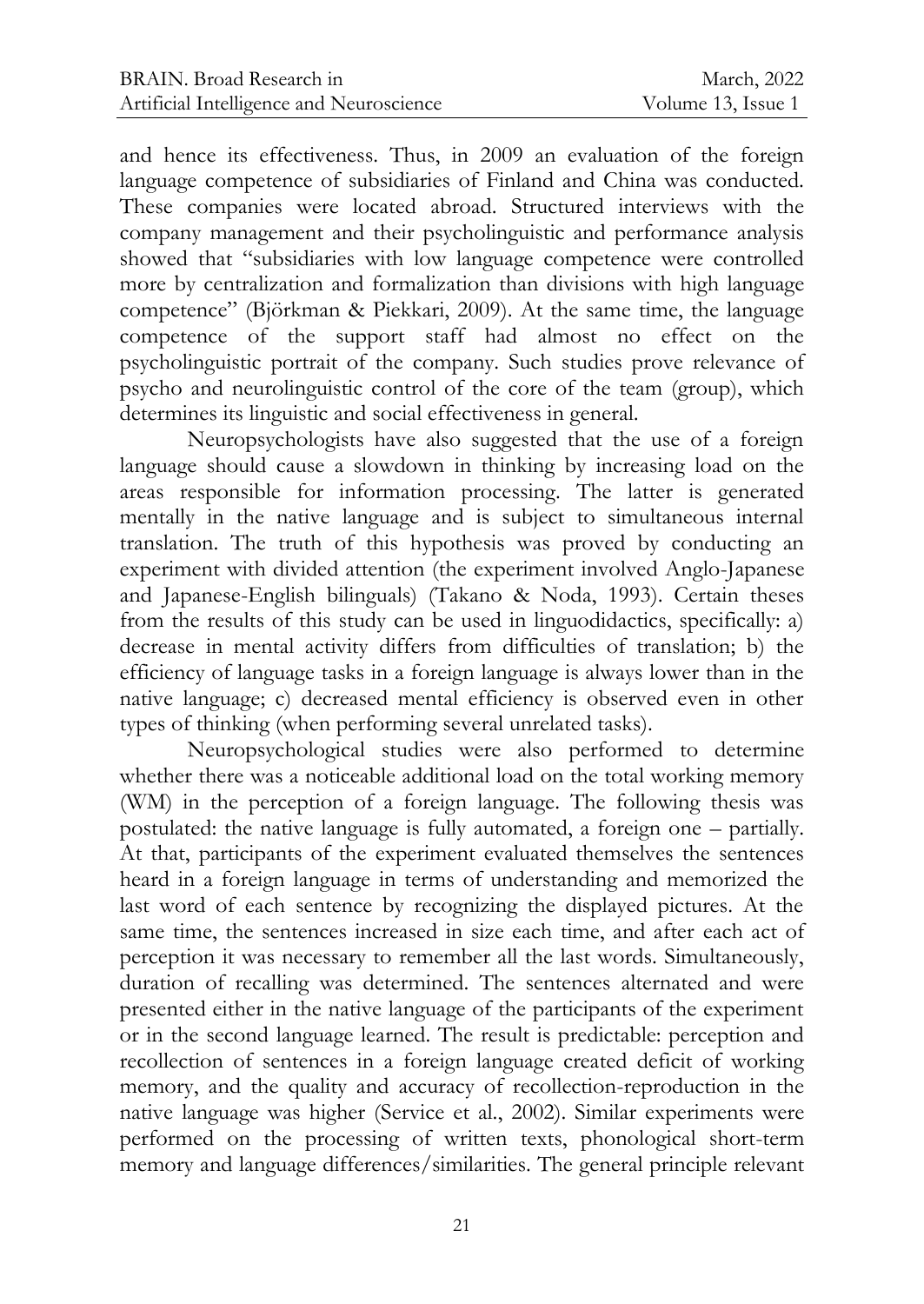for linguodidactics was made: with practice the speed and quality of comprehension of sentences in a foreign language increases, and the load on the resources of thinking and memory decreases. Such psycholinguistic evaluation can also be considered as a multifaceted time-stretched evaluation.

Analysis of the above neuro-oriented linguodidactic literature shows that it is necessary to look for neurolinguistic aspects in the actual didactic methods in order to make it possible to take into account and use these aspects by the average teacher who has no special neuroscientific training and tools for neuroimaging of foreign language speech processes.

#### **Substantiation of associative formative-diagnostic experiment as a method "between didactics and neuro"**

In modern European universities there is a gradual departure from the universal method of testing and the like, and methods for determining foreign language knowledge, rather than functions have long been a thing of the past. Even in the post-Soviet republics from where the author comes from, traditional testing in foreign language learning is actively supplemented by natural ways of using language: establishing the amount of acquired meanings of words and their associations, spontaneous generation of oral and written foreign discourse, creative rather than reproductive methods, etc. It is clear that evaluation of foreign language competencies on the basis of a neuro-approach (it is a methodological reflection of the natural processes of speech thinking) should be diagnostic and formative. Communicative competencies, which are currently among the top five key competencies of the modern adult, are the main goal of the neurodidactic approach. Communication in a foreign language is a complex neurocognitive process that is developed, evaluated and functions syncretically, so it is necessary to teach and simultaneously monitor effectiveness of acquisition of bilingual status by students (Turnbull, 2017).

The search for a universal or at least the most accessible to the teacher neurolinguistically oriented method of building and evaluation of foreign language competencies, which would take into account all aspects, allowed to distinguish the associative experiment**.** Researchers point out that "such an experiment diagnoses not only knowledge of a foreign language, but also flexibility of thinking, the ability to establish syntagmatic and paradigmatic connections, feel the peripheral semantics of lexical items and use linguistic richness in generating coherent oral text" (Khirzoeva, 2008). At the same time, it is both a developmental and an evaluative method.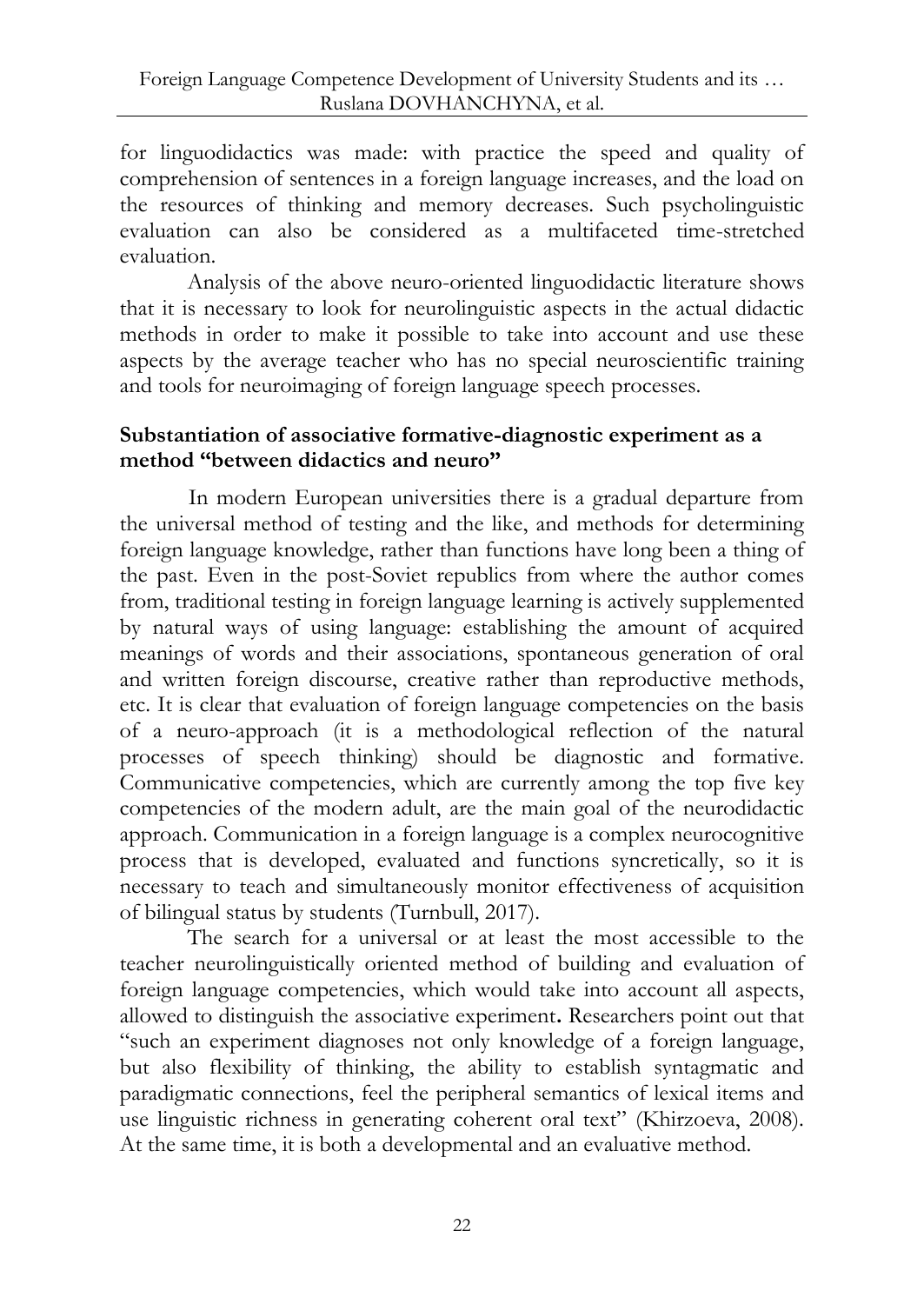This method uses both the actual language mechanisms and builds the actual language competencies (the ability to establish syntagmatic and paradigmatic connections, use linguistic richness in generating coherent oral text, feel the peripheral semantics of lexical items) and neurolinguistic (flexibility of thinking), establishing connections between referents and denotations of lexical items, feelings and expressions of the linguistic collective consciousness (concepts), etc.

Despite the fact that the language associative experiment was invented in the early XX century, only in the XXI century it got a new lease of life in the fold of cognitive, neuro- and psycholinguistics, as it correlates with the theory of neural connections. The latter in linguistic terms clearly manifests itself in mental linguistic theory (Thumb & Marbe, 1901). Scientists suggest that the key concepts in the system of metaphorical, associative, logical linguistic connections are a specific cognitive (individual, and in most cases collective) construct – concept. It can be measured within the framework of an associative experiment both as a personal and as a corporate entity.

Instead, the classical approach to speech professional competencies offers to consider the necessary skills for knowledge of language units and their practical use (creation of oral or written speech). We agree that such first level of interiorization of a foreign language is validly evaluated through tests, translation and conversation. Instead, foreign speech as a product of deep neurostructures requires not only a logical but also an irrational individual approach, which is "diagnosed by constructing concepts in the form of a lexical-semantic field or, using an associative experiment, an associative-semantic field" (Sternin, 2001).

Obtaining a bachelor degree involves not only professional (from B 2), but also the most natural mastery of a foreign language, so we propose to diagnose the individual associative structure of the word by analogy with the structure of the concept. This process can be final in reflecting the associative experiment.

In order to confirm the effectiveness of the associative neurolinguistic method of building and evaluation of foreign language competencies, we briefly describe our own experience of its application.

On the basis of the Faculty of Foreign Languages, an associative experiment was conducted to evaluate foreign language competencies by establishing individual associations between full words of a foreign language. There are 5,000 to 6,000 such words in each Indo-European language, but the 50 most commonly used full words were chosen by random sampling. After that, the teacher read the lexical items in random order, and students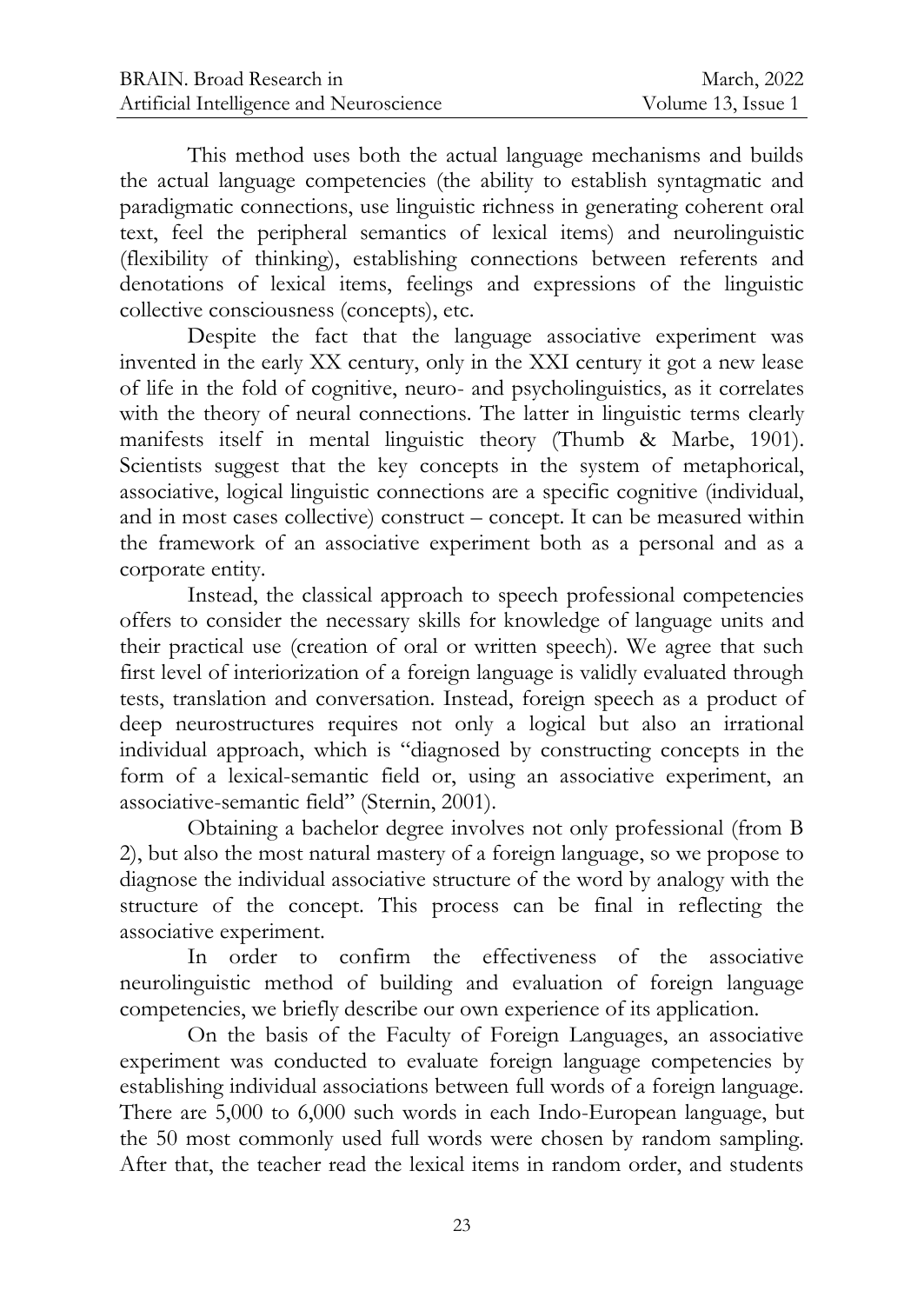had 5-7 seconds to record blitz associations. The maximum number of the latter was not limited and ranged from 3 to 7 in the control and experimental groups.

Professional mastery of a foreign language is not only knowledge of meanings of learned words, but also development of one's own idiostyle, development of usual and individual (occasional) linguistic neural connections. Scientists note: "These processes in a linear form occur almost unconsciously (actualization of the relationship between the referent and his verbal objectification)" (Khirzoeva, 2008) Therefore, such connections can be evaluated only indirectly and in an accelerated mode. Therefore, the associative experiment is the most valid: it allows to identify not so much semantic connections as connections between external stimuli-excitants, verbalized instantly. The speed and nature of associations allow to conclude about the quality of ownership and the degree of interiorization of foreign language units.

At the next stage of the linguistic associative experiment, we collected a maximum number of associations to a small number of words without time limit. At this stage, each student was offered one lexical unit and an unlimited amount of time (up to an hour or more). The student had the opportunity to comprehend and arbitrarily explain meanings and essence of the selected associations. At this stage, the maximum scope of the individual concept was clarified.

The last stage of the research is building an individual concept on the basis of all the maximum possible meanings of a single word and definition of its associative and subjective meanings. The method of free associations was used, which essentially illustrated logical and emotional thinking (emotional intelligence) taking into account all types of associations. At this stage, researchers propose to establish types of relationships, inventory associations and subjectively explain their origin (Sternin, 2001).

As it was confirmed, the most striking neuropsychological markers in the experiment were: a) the ratio of individual frequency of associations to the total number of lexical units; b) the presence of clichéd combinations in speech; c) psychological indicators (spontaneity, speed, emotionally colored values, intention, etc.)**.**

Quantitative and qualitative methods, neuropsychological and linguistic interpretation of data, in particular correspondence of volume of obligatory and individual values of the individual dictionary, speed and quality of their reproduction were expediently used at processing of results. Such values were compared with those required for the content of education at this stage. Subsequently, such data were evaluated against the background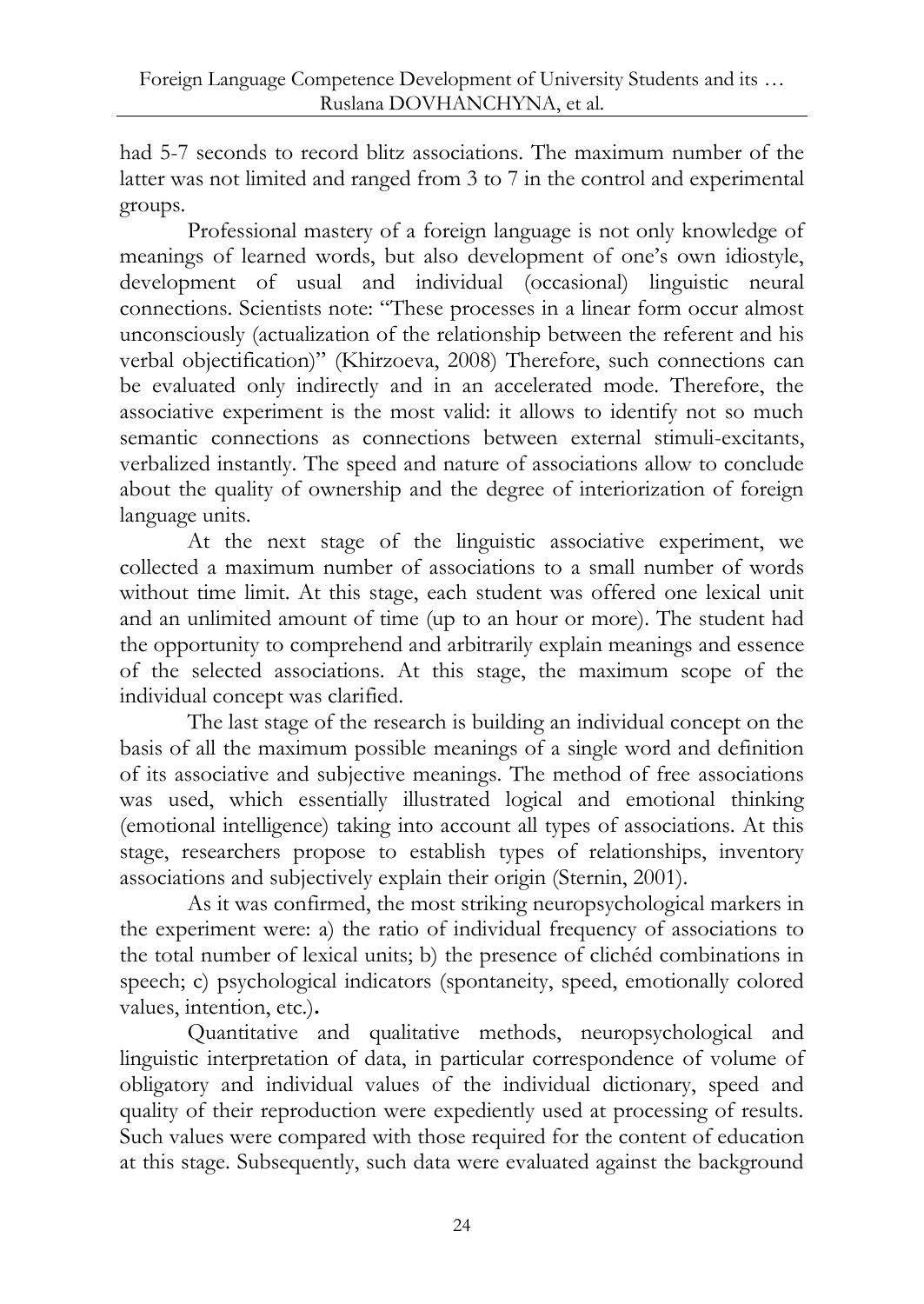of other, broader competencies and in the dynamics of the repeated associative experiment (Hu, 2002).

Thus, the associative experiment can be not only a means of building and evaluating foreign language competence, but also a tool for constructing concepts or individual associative-semantic field of the native or foreign language (Mubarakshina et al., 2016). Repeating such experiment can determine cognitive dynamics and dynamics of the sense of language during study of the language by students (Aghababyan, 2016). It is confirmed that the associative experiment can be used not only during evaluation, but also during development of foreign language competence. For this purpose, students learn obligatory paradigmatic relations, gain during training and communication the experience of establishing typical associations; developing new connections during professional activities (Aghababyan, 2016).

The opinion of scientists is confirmed, in which the associative experiment develops a possible flexible use of connections: "the first wordreaction, the second word-reaction, each subsequent one from the previous one; the whole chain of associations that coordinate themselves" (Mukhametzyanova & Shayakhmetova, 2014).

Among negative aspects of the associative experiment as a method of linguodidactics should be distinguished contamination, blurring of nuclear values, so this method cannot be abused in teaching (Benjamin & Rahman, 2016). It must be combined with classical methods of language learning and encourage bilinguals to build and use an individual thesaurus in changing contexts, living discourse.

#### **Conclusion**

Thus, analysis of modern neurocognitive approaches and their extrapolation into the field of building-evaluation of foreign language competencies with university students (with elements of implementation in the educational process) proved: for unprepared linguodidact in neuroscience the most valid is the associative experiment, a method that harmoniously combines and takes into account the actual linguistic and neurocognitive patterns of lexicon expansion. This method can be considered relatively universal and such that allows to "penetrate" into the individual conceptual "world" of the student, to determine his language profile and idiosyncrasy.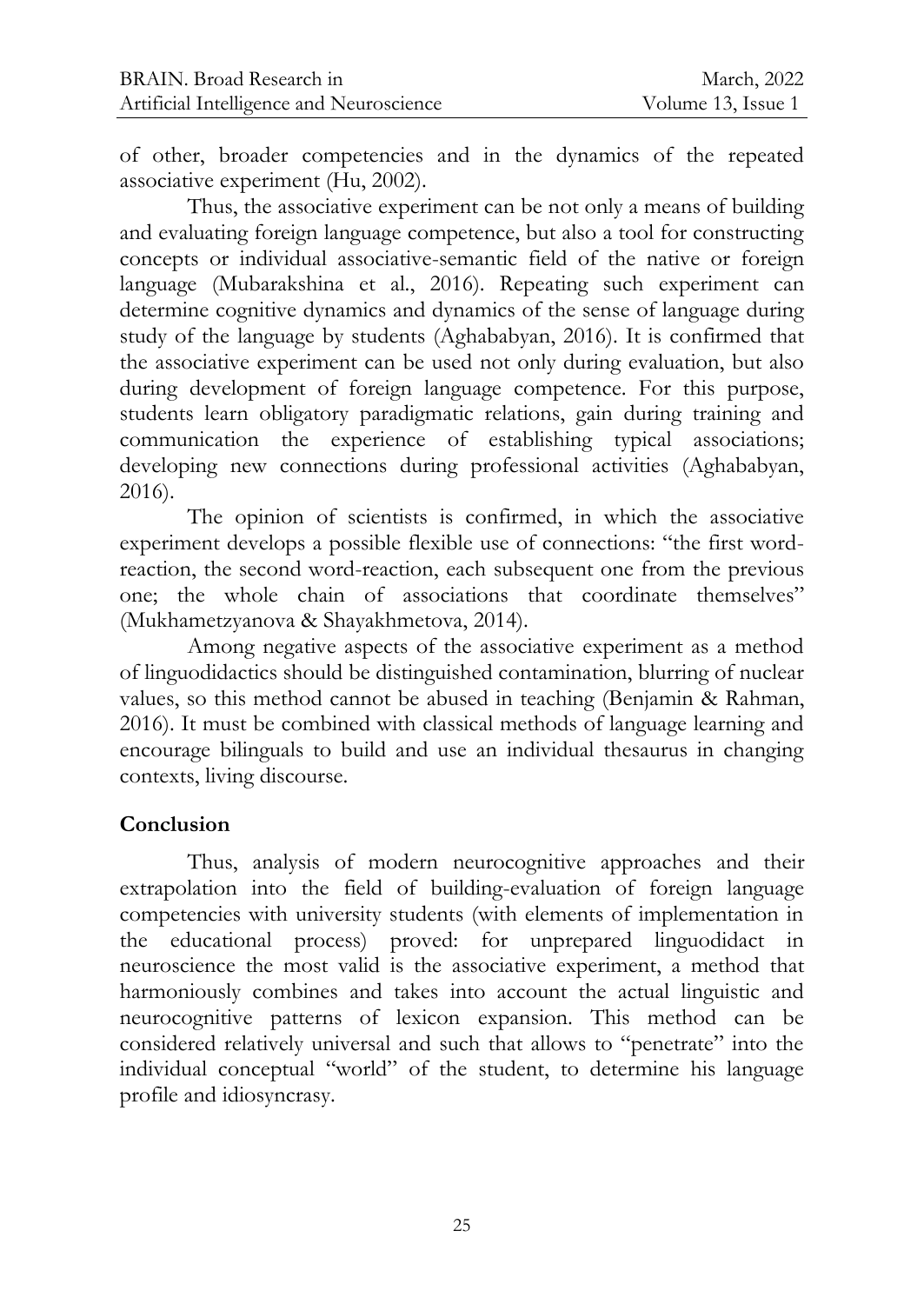As a result of generalization of experimental data, it was proved: the connection between thematic relations and conceptual representations of concrete concepts does not always coincide, has individual differences.

It is also proved that syntagmatic and paradigmatic connections between words and their referents not only provide material for diagnosing the scope and flexibility of speech neural connections, but also develop the ability to spontaneously actualize usual and subjective meanings.

Accordingly, the neuro-approach at the level of linguodidactics in the evaluation and building of linguistic and communicative competencies of students is possible with appropriate and methodologically modeled actualization of logical-associative relations of free subjective meanings of words and obligatory (paradigmatic) meanings.

## **References**

- Abutalebi, J. (2008). Neural aspects of second language representation and language control. *Acta psychologica 128*(3), 466-478. <https://doi.org/10.1016/j.actpsy.2008.03.014>
- Abutalebi, J., & Green, D. (2007). Bilingual language production: The neurocognition of language representation and control. *Journal of neurolinguistics, 20*(3), 242-275. <https://doi.org/10.1016/j.jneuroling.2006.10.003>
- Aghababyan, K. H. (2016). Investigation of dynamics of students' sense of language by word associative experiment method. *Humanities in the 21st century: scientific problems and searching for effective humanist technologies,* 55-62. [http://doi.org/10.15350/L\\_21/2/04](http://doi.org/10.15350/L_21/2/04)
- [Benjamin, S., & Rahman, R.](https://www.sciencedirect.com/science/article/abs/pii/S0010027716300683#!) R. [A.](https://www.sciencedirect.com/science/article/abs/pii/S0010027716300683#!) (2016). Cumulative semantic interference for associative relations in language production. *[Cognition,](https://www.sciencedirect.com/science/journal/00100277) [152,](https://www.sciencedirect.com/science/journal/00100277/152/supp/C)* 20-31. https://www.psychologie.hu-berlin.de/de/prof/neuro/lit/rose
- Björkman, A., & Piekkari, R. (2009). Language and foreign subsidiary control: An empirical test. *Journal of International Management, 15*(1), 105-117. <https://doi.org/10.1016/j.intman.2008.12.001>
- Creese, A., Blackledge, A., & Takhi, J. (2014). The Ideal 'Native Speaker' Teacher: Negotiating Authenticity and Legitimacy in the Language Classroom. *The Modern Language Journal, 98*(4), 937–951. https://doi.org/10.1111/modl.12148
- García, O. (2017). Reflections on Turnbull' s Reframing of Foreign Language Education: Bilingual Epistemologies. *International Journal of Bilingual Education and Bilingualism, 22*(5), 628-638. https://doi.org/10.1080/13670050.2016.1277512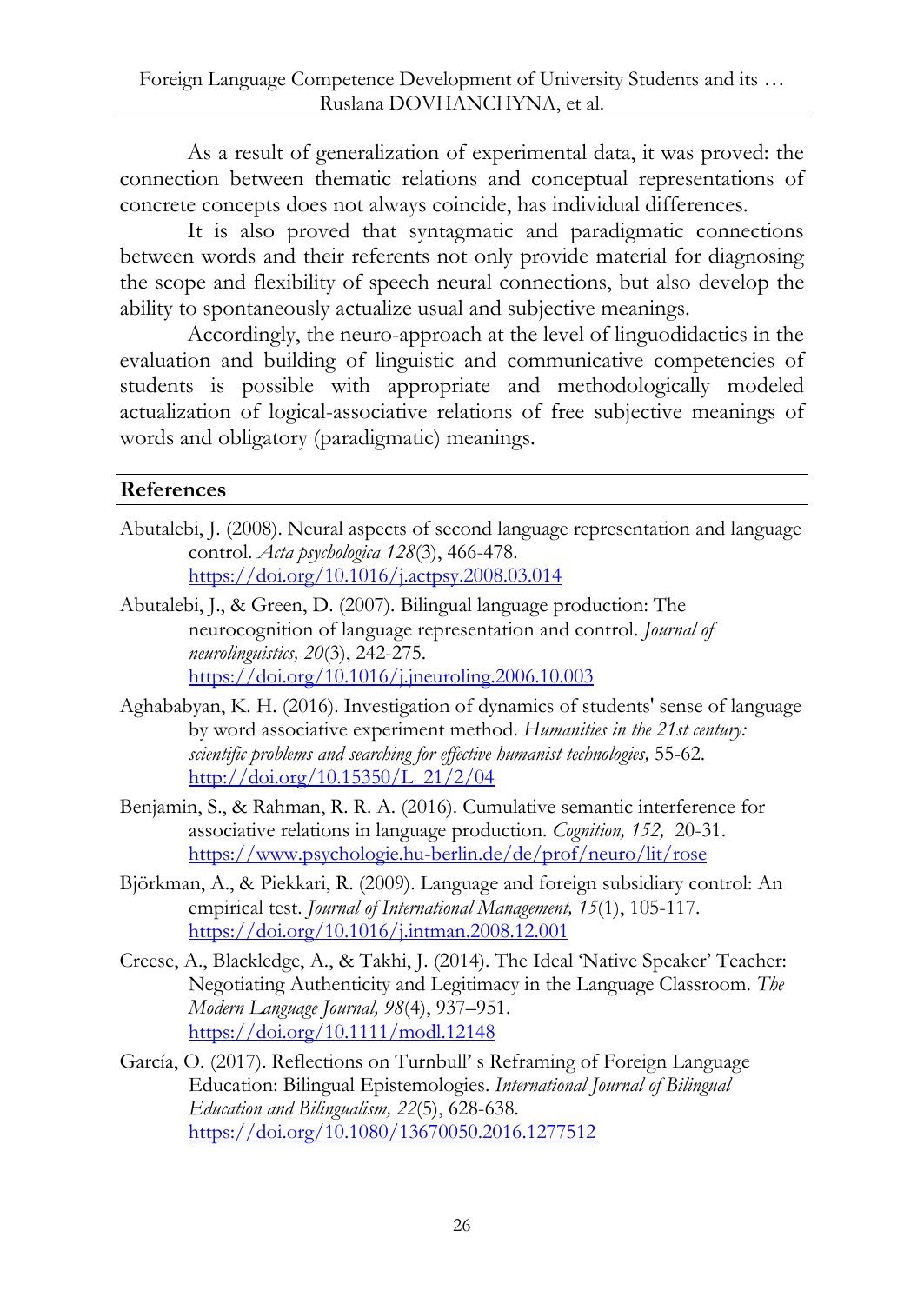- Khirzoeva, Z. M. (2008). Assotsiativnyy eksperiment kak metod otsenki urovnya vladeniya inostrannym yazykom [An associative experiment as a assessing method of proficiency level in a foreign language]. *Bulletin of the Dagestan State Pedagogical University, 3,* 16-23. https://profspo.ru/magazines/7050/2008/3
- Melnyk, N., Bidyuk, N., Kalenskyi, A., Maksymchuk. B., Bakhmat, N., Matviienko, O., Matviichuk, T., Solovyov, V., Golub, N., & amp; Maksymchuk, I. (2019). Modely y orhanyzatsyone osobyne profesyonalne obuke vaspytacha u poјedynym zemљama Evropske Unyјe y u Ukraјyny [Models and organizational characteristics of preschool teachers' professional training in some EU countries and Ukraine]. *Zbornik Instituta za pedagoska istrazivanja, 51*(1), 46–93. https://doi.org/10.2298/ZIPI1901046M
- Melnyk, N., Maksymchuk, B., Gurevych, R., Kalenskyi, A., Dovbnya, S., Groshovenko, O., & Filonenko, L. (2021). The Establishment and Development of Professional Training for Preschool Teachers in Western European Countries*. Revista Romaneasca Pentru Educatie Multidimensionala, 13*(1), 208-233. <https://doi.org/10.18662/rrem/13.1/369>
- Mubarakshina, A., Fedorova, N., & Fattahova, N. (2016). Associative-semantic field of **'**nravstvennost**'** in modern Russian language. *Journal of Language and Literature, 7*(2), 280-284. https://core.ac.uk/download/pdf/197475322.pdf
- Mukhametzyanova, L., & Shayakhmetova, L. (2014). Application of Associative Experiment in Forming the Foreign Communicative Competence. *English Language Teaching, 7*(12), 60-64. https://core.ac.uk/download/pdf/197470323.pdf
- Nerubasska, A., & Maksymchuk, B. (2020). The Demarkation of Creativity, Talent and Genius in Humans: a Systemic Aspect. *Postmodern Openings, 11*(2), 240- 255.<https://doi.org/10.18662/po/11.2/172>
- Nerubasska, A., Palshkov, K., & Maksymchuk, B. (2020). A Systemic Philosophical Analysis of the Contemporary Society and the Human: New Potential. *Postmodern Openings*, *11*(4), 275-292. https://doi.org/10.18662/po/11.4/235
- Onishchuk, I., Ikonnikova, M., Antonenko, T., Kharchenko, I., Shestakova, S., Kuzmenko, N., & Maksymchuk, B. (2020). Characteristics of Foreign Language Education in Foreign Countries and Ways of Applying Foreign Experience in Pedagogical Universities of Ukraine. *Revista Romaneasca Pentru Educatie Multidimensionala*, *12*(3), 44-65. <https://doi.org/10.18662/rrem/12.3/308>
- Purpura, J. E. (2016). Second and Foreign Language Assessment. *The Modern Language Journal, 100* (1), 190-208.<https://doi.org/10.1111/modl.12308>